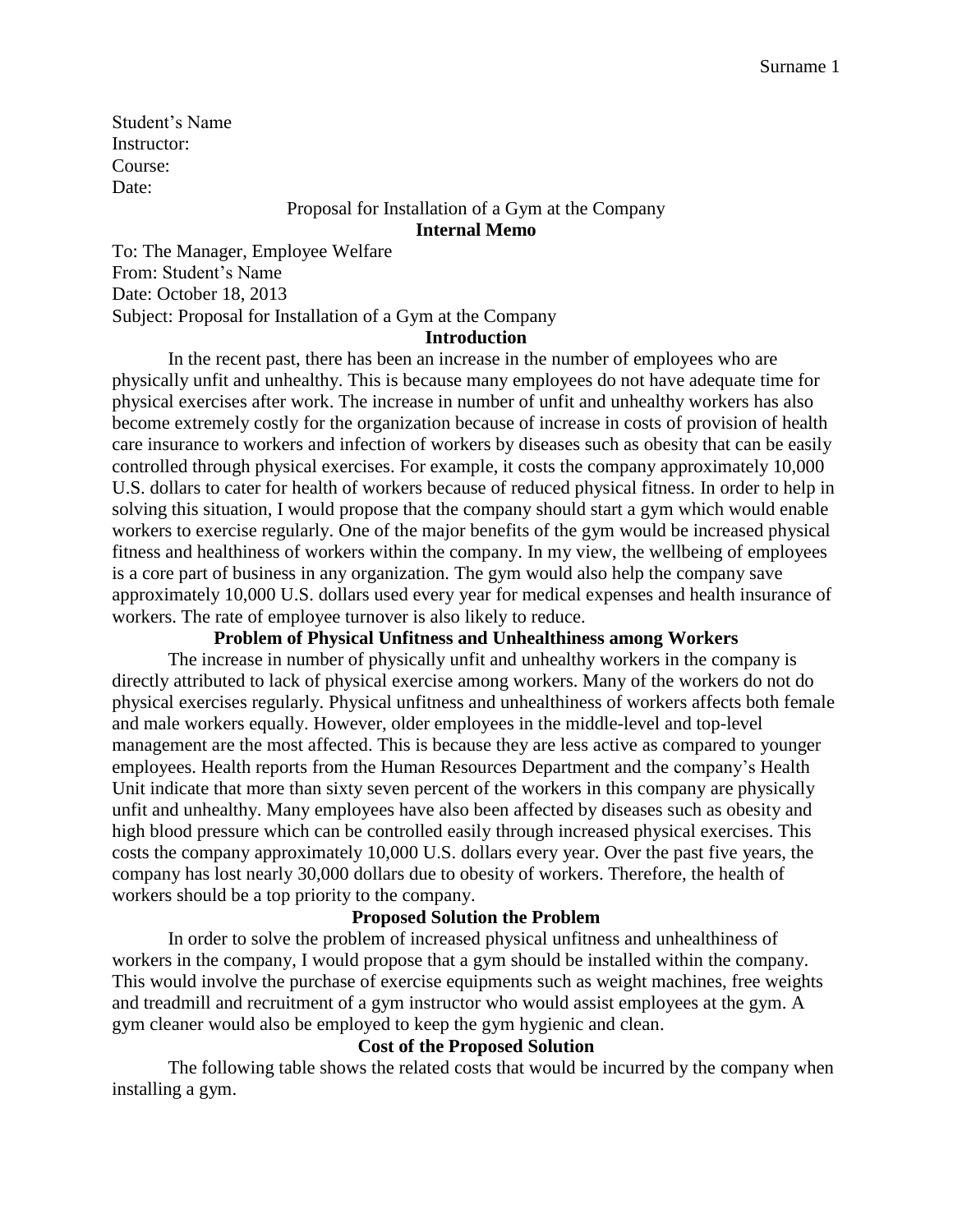| <b>Item/Activity</b>             | Cost (U.S. Dollars)   |
|----------------------------------|-----------------------|
| Construction of the gym premises | 8,500                 |
| Annual maintenance costs         | 4,600                 |
| <b>Sub-Total I</b>               | 13,100                |
| <b>Exercise Equipments</b>       |                       |
| Treadmill                        | 4,500                 |
| Stationery exercise bicycle      | 2,500                 |
| Weight machines                  | 1,300                 |
| Free weights                     | 1,000                 |
| Weight benches                   | 2,500                 |
| Resistance bands                 | 500                   |
| Mats                             | 500                   |
| <b>Sub-Total II</b>              | 12,800                |
| <b>Personnel</b>                 | <b>Monthly Salary</b> |
| Gym instructor                   | 1500                  |
| Gym cleaner                      | 1000                  |
| <b>Sub-Total III</b>             | 2500                  |
| <b>TOTAL</b>                     | 28,400                |

The installation of the gym should commence on November 15, 2013, and would last for one and a half months so that it becomes operational as from January 1, 2014. The major milestone that should be made within the first month is purchase of all exercise equipments that would be used in the gym. This is because it is the only activity that requires heavy investment. This project would not require any follow-up steps after its implementation. However, regular